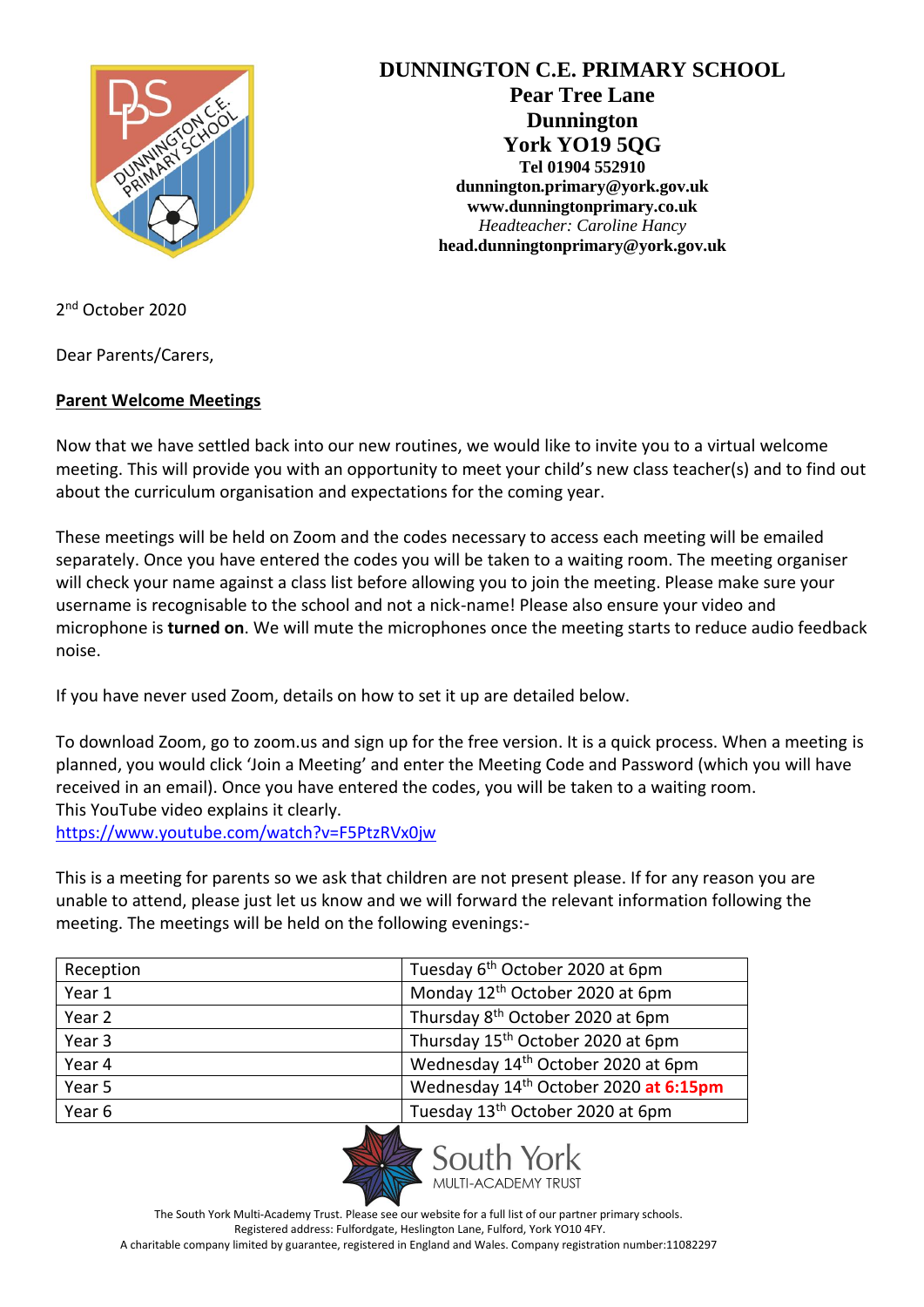### **Walk to School Week 5-10 October**

Walking or cycling to school is the easiest way to support your child to get their 60 minutes of recommended daily exercise and helps them concentrate better once they arrives at school to learn. Locally, around 9,700 students from 31 different schools will be taking part in this year's annual Walk to School Week. City of York Council's iTravel team will present the Jack Archer Award to the school with the highest proportion of its students walking, cycling or scooting throughout the week, as well as cash to spend on sports equipment, which has been donated by Age UK.

# **Arrivals and Waiting in the School Grounds**

In line with government guidelines, we are trying very hard to maintain the separation of bubbles in school.

Please could I remind parents that children in years 5 and 6 should continue to be brought to the school gates each morning to ensure punctuality and separation from other year groups. They can walk home on their own, as long as we have parent permission,as we can ensure each year group has departed before the next one leaves.

When waiting within and around the school grounds, children should remain with their parents at all times and ensure that 2m distances between families are respected.

# **Water Bottles and Snacks**

We politely request that children only bring water in their bottles to drink throughout the school day and fruit/vegetables for snacks.

Please also remember that our school is a NUT FREE ZONE. We have children in school with severe allergies and so we ask that you don't send any food containing nuts in children's packed lunches and we insist that children do not share or swap items in their lunch boxes.

# **Remote Learning**

As promised, your child will bring home a hard copy of our Remote Learning protocols. These will also be posted on our school website [www.dunningtonprimary.co.uk.](http://www.dunningtonprimary.co.uk/)

Our protocols and procedures will be reviewed regularly to ensure that the expectations are manageable and sustainable in practice. I will continue to be the first point of contact for all matters relating to remote learning. Please email me on [head.dunningtonprimary@york.gov.uk.](mailto:head.dunningtonprimary@york.gov.uk)

# **Virtual Cross-Country Event**

As a school we have been invited to take part in a running race. This is open to all pupils from year 1-6 and will replace the Cross-Country event this year. The distance for each year group is below.

Year 1/2 – 600m

Year 3/4 – 1km

Year 5/6 – 1.5km



The South York Multi-Academy Trust. Please see our website for a full list of our partner primary schools. Registered address: Fulfordgate, Heslington Lane, Fulford, York YO10 4FY. A charitable company limited by guarantee, registered in England and Wales. Company registration number:11082297